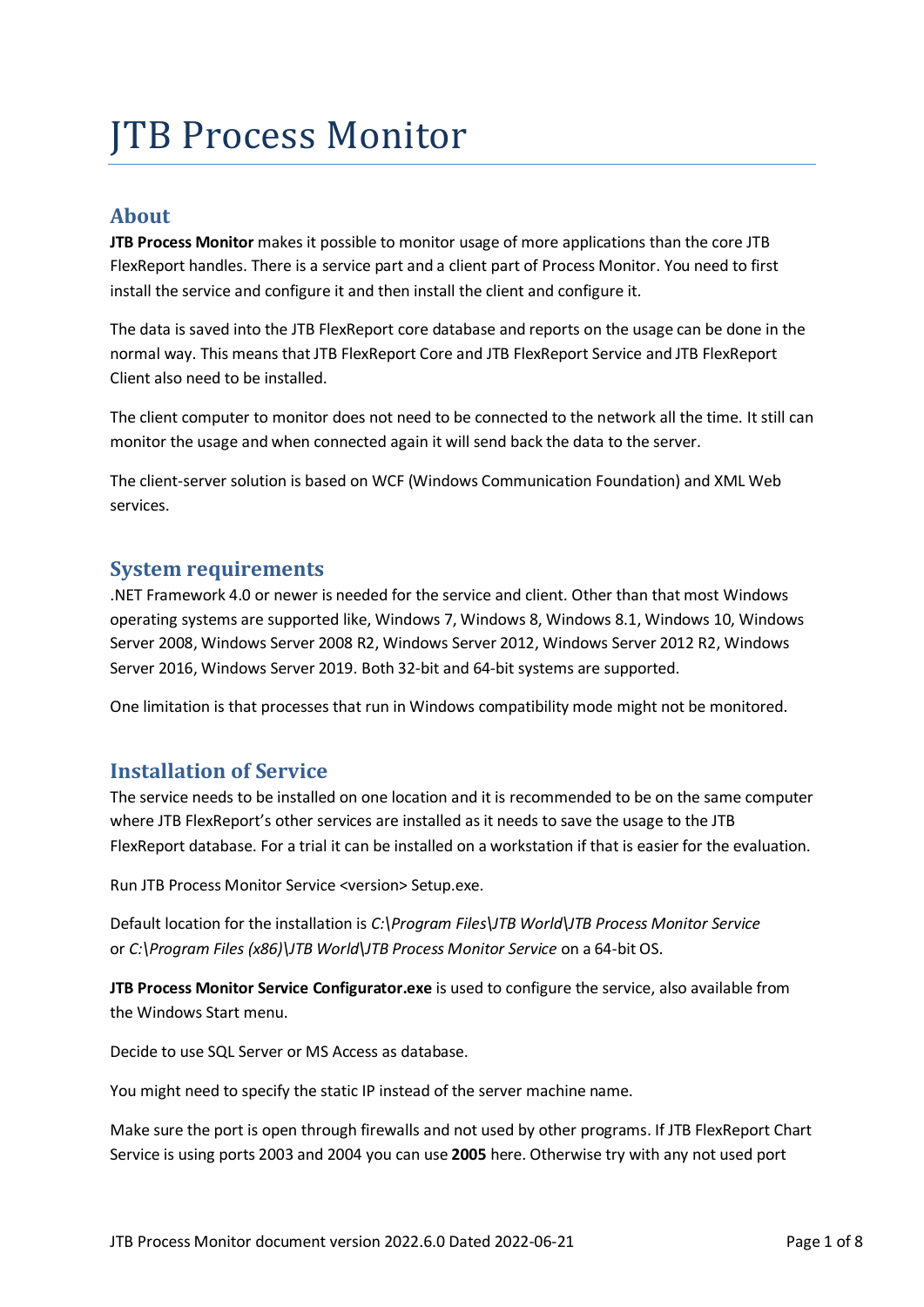number higher than 2005. This port number should also be specified by the JTB Process Monitor Client Configurator.

Browse for the MS Access database (normally named JTBFlexReport.NET.mdb) or configure the SQL Server settings. Use the button Load SQL Servers to update the list of SQL Servers. Use Load DB Names button to update the list of Database Names.

Notice that if the MS Access database is located on another server/computer (not recommended) you need to give the user that runs the service rights to access other computers on the network (details for how to do this is available in the core JTB FlexReport documentation). UNC path should be used instead of mapped folder.

#### **Set processes grid**

**Process Name**: Specify the process names or full path to the exe files you want to monitor. Process names are the same name as the executable exe file. If you have the program running you can open Windows Task Manager and find the name. If you for example specify "acad.exe" only there will be no way to tell the difference between AutoCAD 2015 and AutoCAD 2016. If you want to report on them separately you need to specify the full path to the exe file.

**Process Description**: The description here will be used as "feature" name in the database and for the reports. If empty, the Process Name will be used.

**Use Title:** When checked the Windows Title column will be used for this row.

**Total**: Save the total process time to the database.

**Active**: Save the active process time to the database. This is based on Idle Time Timeout and/or CPU%.

**Windows Title Filter**: Add part of the Windows title that should be used to determine what process to monitor. For example if the Process Name is set to "C:\Program Files\Autodesk\AutoCAD 2016\acad.exe" and you have both AutoCAD 2016 and AutoCAD Architecture 2016 installed you can set the filter to "AutoCAD 2016" respective "AutoCAD Architecture 2016" to be able to report separately on these applications even though they use the same acad.exe file.

**Idle Time Timeout**: The process is idle after specified amount of minutes if the process is not being used by the user. Usage of keyboard or mouse within the process/application triggers usage. To avoid discrepancies in the reports the Timeout should be equal or larger than the precision in JTB FlexReport Service Configurator, preferably twice as large or more.

**CPU %:** For process intensive application the detection of idle can be specified related to CPU usage. Only if the process uses more than specified % of the CPU it will be counted as used.

**Project:** Use this checkbox if the project list should be used for this process.

Then click on Configure, Start Service, Test DB Connection, Test Service Engine and finally Exit.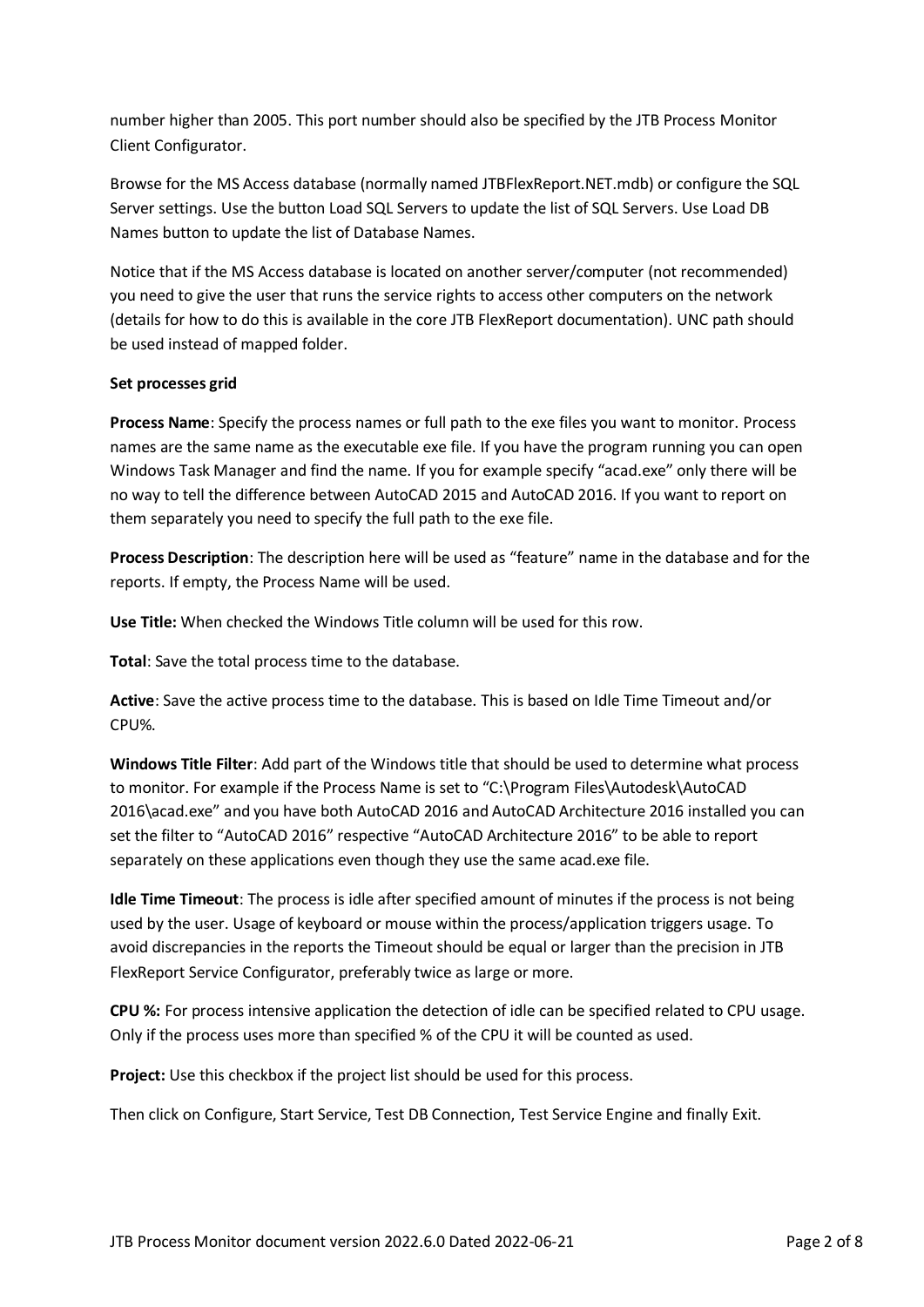| JTB Process Monitor Service Configurator |                                                                  |                 |                                                                                        |                                            |                 |                                            |   |                                          |             | × |
|------------------------------------------|------------------------------------------------------------------|-----------------|----------------------------------------------------------------------------------------|--------------------------------------------|-----------------|--------------------------------------------|---|------------------------------------------|-------------|---|
|                                          |                                                                  |                 |                                                                                        |                                            |                 |                                            |   |                                          |             |   |
| Server Machine                           |                                                                  |                 |                                                                                        |                                            |                 |                                            |   |                                          |             |   |
| Computer Name or IP Address              | Windows <sub>10</sub>                                            |                 |                                                                                        | Running On Port 2005                       |                 |                                            |   |                                          |             |   |
| SQL Server -                             |                                                                  |                 | <b>Database</b>                                                                        |                                            |                 |                                            |   |                                          |             |   |
| Server Name                              |                                                                  | $\mathbf{v}$    | ◯ SQL Server                                                                           | O MS Access                                |                 |                                            |   |                                          |             |   |
| Database Name                            |                                                                  | $\bar{\rm v}$   |                                                                                        |                                            |                 |                                            |   |                                          |             |   |
| Authentication                           | ◯ SQL Authentication                                             |                 | <b>MS Access</b>                                                                       |                                            |                 |                                            |   |                                          |             |   |
|                                          | OWindows Authentication                                          |                 | Database Name C:\Program Files (x86)\JTB World\JTB FlexReport\JTBFlexReport.NET PM.mdb |                                            |                 |                                            |   |                                          |             |   |
| User ID                                  |                                                                  |                 |                                                                                        |                                            |                 |                                            |   |                                          |             |   |
| Password                                 |                                                                  |                 | Service Process Priority                                                               |                                            |                 |                                            |   |                                          |             |   |
|                                          | Load SQL Servers Load DB Names                                   |                 | Process Priority Normal                                                                |                                            |                 | $\overline{\mathbf{r}}$                    |   |                                          |             |   |
| <b>Set Processes</b>                     |                                                                  |                 |                                                                                        |                                            |                 |                                            |   |                                          |             |   |
| <b>Process Name</b>                      |                                                                  |                 | $\wedge$ Process Description Use Title Total Active Windows Title Filter               |                                            |                 |                                            |   | Idle Time Timeout Project A              |             |   |
|                                          | C:\Program Files\Autodesk\AutoCAD 2021\acad AutoCAD              |                 |                                                                                        | ☑<br>☑                                     | ☑               | AutoCAD 2021                               |   | 15                                       | $\Box$      |   |
|                                          | C:\Program Files\Autodesk\AutoCAD 2021\acad AutoCAD Architecture |                 |                                                                                        | $\triangledown$<br>$\triangledown$         | п               | AutoCAD Architecture 2021 0                |   |                                          | П           |   |
| calc                                     |                                                                  |                 |                                                                                        | П                                          | $\triangledown$ |                                            |   | 5                                        | □           |   |
| excel                                    |                                                                  |                 |                                                                                        | П<br>$\overline{\vee}$<br>$\Box$<br>$\Box$ | П<br>$\Box$     |                                            | ÷ | 5                                        | Г<br>$\Box$ |   |
| <b>Card Corporate</b><br>$\mathbf{r}$    |                                                                  |                 |                                                                                        |                                            |                 |                                            |   |                                          |             |   |
| <b>Z</b> Usage Time                      | $\Box$ CPU                                                       |                 |                                                                                        |                                            |                 |                                            |   | <b>Delete Selected Record</b>            | Clear All   |   |
| <b>Advance Options</b>                   |                                                                  |                 |                                                                                        |                                            |                 |                                            |   |                                          |             |   |
| Enable Project List                      | Enable Client Update Schedule                                    |                 | Hide Client Icon                                                                       |                                            |                 | Suspend until Project Dialog Box is closed |   |                                          |             |   |
|                                          | Mandatory Project Selection   Set Focus to Project Dialog Box    |                 | Minimal Project Dialog Box                                                             |                                            |                 |                                            |   |                                          |             |   |
| Project List -                           |                                                                  |                 | Client Update Schedule                                                                 |                                            |                 |                                            |   |                                          |             |   |
| <b>Project List</b>                      |                                                                  | $\rho_{\rm{q}}$ | <b>Updating Time</b>                                                                   |                                            |                 |                                            | ۸ |                                          |             |   |
| ₩                                        |                                                                  |                 | $*$                                                                                    |                                            |                 |                                            |   |                                          |             |   |
|                                          |                                                                  |                 |                                                                                        |                                            |                 |                                            |   |                                          |             |   |
|                                          |                                                                  |                 |                                                                                        |                                            |                 |                                            |   |                                          |             |   |
|                                          |                                                                  |                 |                                                                                        |                                            |                 |                                            |   |                                          |             |   |
| <b>V</b> Use Service                     |                                                                  |                 | License Activation                                                                     | Configure                                  |                 | Start Service   Stop Service               |   | Test DB Connection   Test Service Engine | Exit        |   |

Advanced Options:

• **Enable Project List**

When checked projects can be added, edited and deleted from the project list.

#### • **Enable Client Update Schedule**

When checked updating times can be added to the Client Updating Times list. This makes it possible to specify when the client should send updates to the service. When disable it is done on an automated basis once per hour. Update is sent from the Client when it is closed too.

#### • **Hide Client Icon**

When checked the Notification Area Icon for the Process Monitor Client will be hidden. Only way to close the client is through the Task Manager.

• **Suspend until Project Dialog Box is closed**

When checked the application started with be suspended until the Project Dialog Box is closed.

• **Mandatory Project Selection** When checked it is mandatory for the user to select a project.

#### • **Set Focus to Project Dialog Box**

When checked the Project Dialog Box will get focus instead of the started application making it possible to right away type in the project on the keyboard.

#### • **Minimal Project Dialog Box**

When checked only the Apply button will be available.

Make a note of the port that is used as it is needed to setup the clients.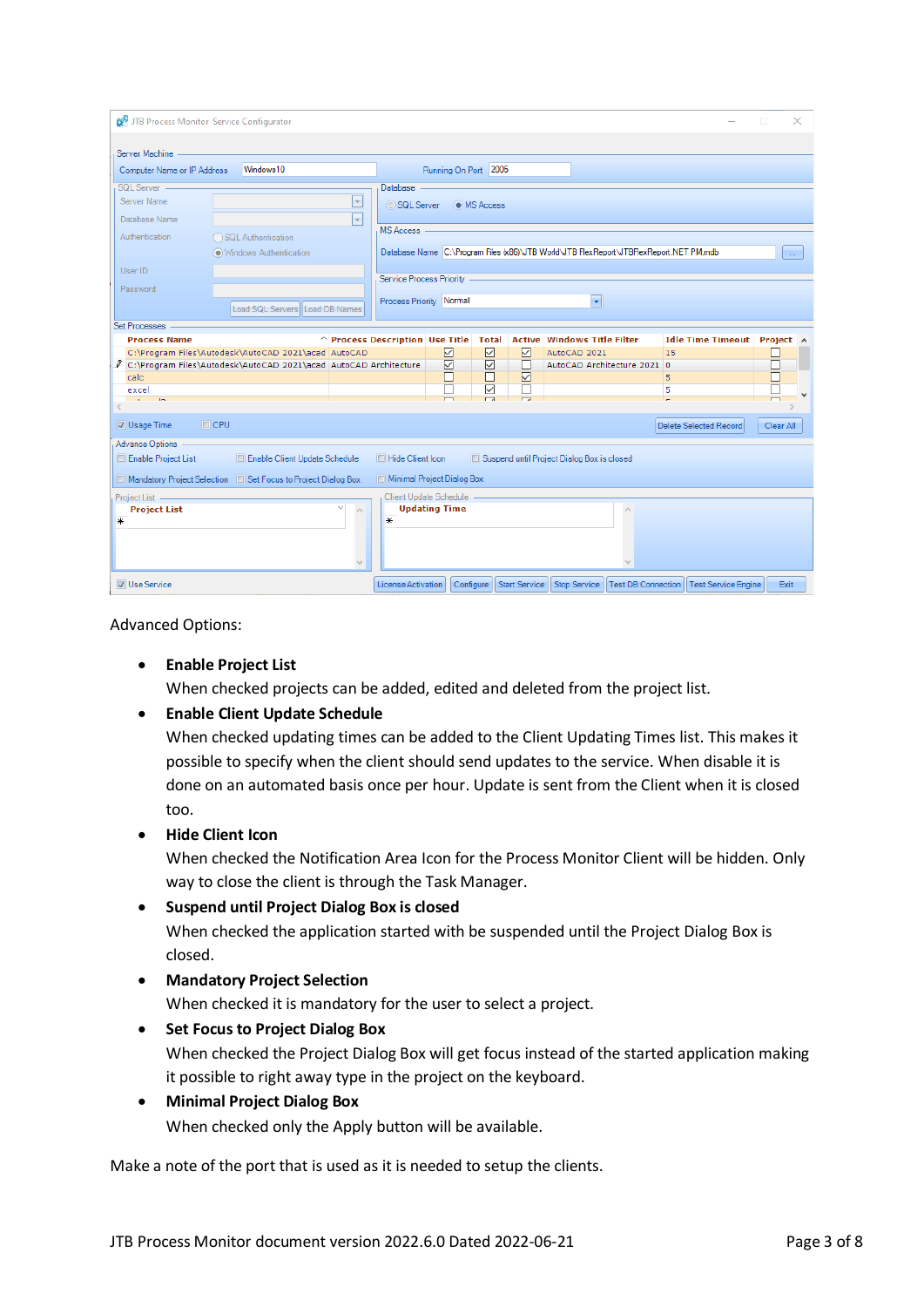After purchase has been done or to extend a trial period, click on "License Activation" at bottom left of the Configurator. Send the computer number that shows in the dialog box to JTB World at [info@jtbworld.com](mailto:info@jtbworld.com) to receive the Activation Key.

The settings for the processes to monitor are saved here: *%ALLUSERSPROFILE%\JTB World\JTB Process Monitor Service\Processes.xml* Example for Windows Vista/7/8/8.1/10 location: *C:\ProgramData\JTB World\JTB Process Monitor Service\Processes.xml*

## **Installation of Client**

Run JTB Process Monitor Client <version> Setup.exe.

Default location for the installation is *C:\Program Files\JTB World\JTB Process Monitor Client* or *C:\Program Files (x86)\JTB World\JTB Process Monitor Client* on a 64-bit OS.

You need to be connected to the network and have the JTB Process Monitor service running before you configure the client.

*JTB Process Monitor Client Configurator.exe* is used to configure the client, also available on the Windows Start menu.

Specify the server name or IP. If you have problem to use the server name, try the IP instead.

Specify the same port as specified in the service config. Press Configure and Exit.

| W JTB Process Monitor Client Config<br>×<br>$\overline{\phantom{a}}$ |                     |  |  |  |  |  |
|----------------------------------------------------------------------|---------------------|--|--|--|--|--|
| <b>Client Configurator</b>                                           |                     |  |  |  |  |  |
| Service Type                                                         | OIIS Hosted Service |  |  |  |  |  |
|                                                                      | Self Hosted Service |  |  |  |  |  |
| JTB Process Monitor Service                                          |                     |  |  |  |  |  |
| Windows <sub>10</sub><br>Server Computer Name or IP Address          |                     |  |  |  |  |  |
|                                                                      |                     |  |  |  |  |  |
| JTB Process Monitor Service Port                                     | 2005                |  |  |  |  |  |
| Don't show messages                                                  | Configure<br>Exit   |  |  |  |  |  |

After the installation, the client (JTB Process Monitor Client.exe) is started and will restart when Windows starts.

When the client starts it retrieves the processes to monitor from the service and saves them locally: *%AppData%\JTB World\JTB Process Monitor Client\Processes.xml* Example for Windows 7/8/8.1/10 location where jtb is the logged-in user: *C:\Users\jtb\AppData\Roaming\JTB World\JTB Process Monitor Client\Processes.xml*

Usage for all processes is saved locally in this folder: *%AppData%\JTB World\JTB Process Monitor Client\Process Information Collection*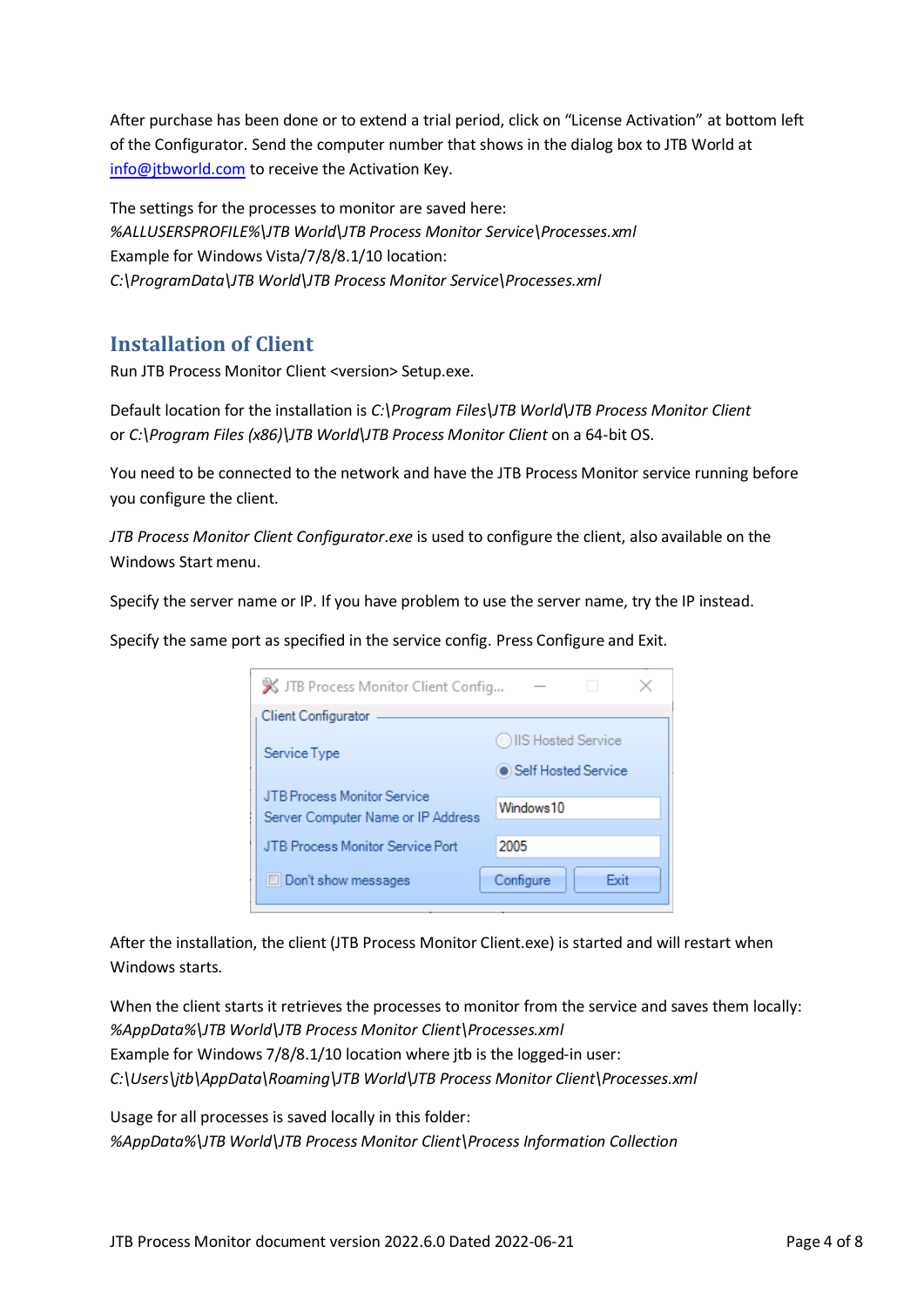Example for Windows 7/8/8.1/10 location where jtb is the logged-in user: *C:\Users\jtb\AppData\Roaming\JTB World\JTB Process Monitor Client\Process Information Collection*

You can look in this folder for one or many XML files to be created to confirm that the client is running as expected.

At least once an hour this information is sent to the service and saved to the database and then the saved XML files are deleted unless a process still is running.

If you want to automate installation on clients here is how:

"c:\temp\JTB Process Monitor Client Setup.exe" /server="Windows10" /port=2005 /messages=false /startclient=true /nostartmenu=true /NOICONS /FORCECLOSEAPPLICATIONS /VERYSILENT /NORESTART /SUPRESSMSGBOXES /LOG="%TEMP%\JTB Process Monitor Client Setup.LOG"

**/server="ourserver"** for server name or IP as used in the JTB Process Monitor Service Configurator.

**/port=2005** for port as used in the JTB Process Monitor Service Configurator.

**/messages** determine if messages are showed by the Client while it runs. Use **true** or **false**.

**/startclient** determine if the Client starts after install is ready. Use **true** or **false**. The logged in account the installer runs with will be used to start the Client.

**/nostartmenu** determine if nothing is added to the Windows start menu. Use **true** or **false**.

To specify another installation folder use **/DIR="C:\JTB Process Monitor Client"** and change the path as you like.

### **Usage**

*JTB Process Monitor Client.exe* is the process that runs and monitors the usage of the processes.

*JTB Process Monitor Client.exe* is automatically started when the client logs in on Windows.

You can stop the client by right clicking on the taskbar notification icon.

You can push data manually to the service from the right click menu.

If project selection has been configured for the application starting this dialog box will show up making it possible to select a project.

If multiple applications are started "Apply all" or "Ignore all" can be used to act on them all at the same time.

Project can specified by just start entering the name or by selecting it from the dropdown.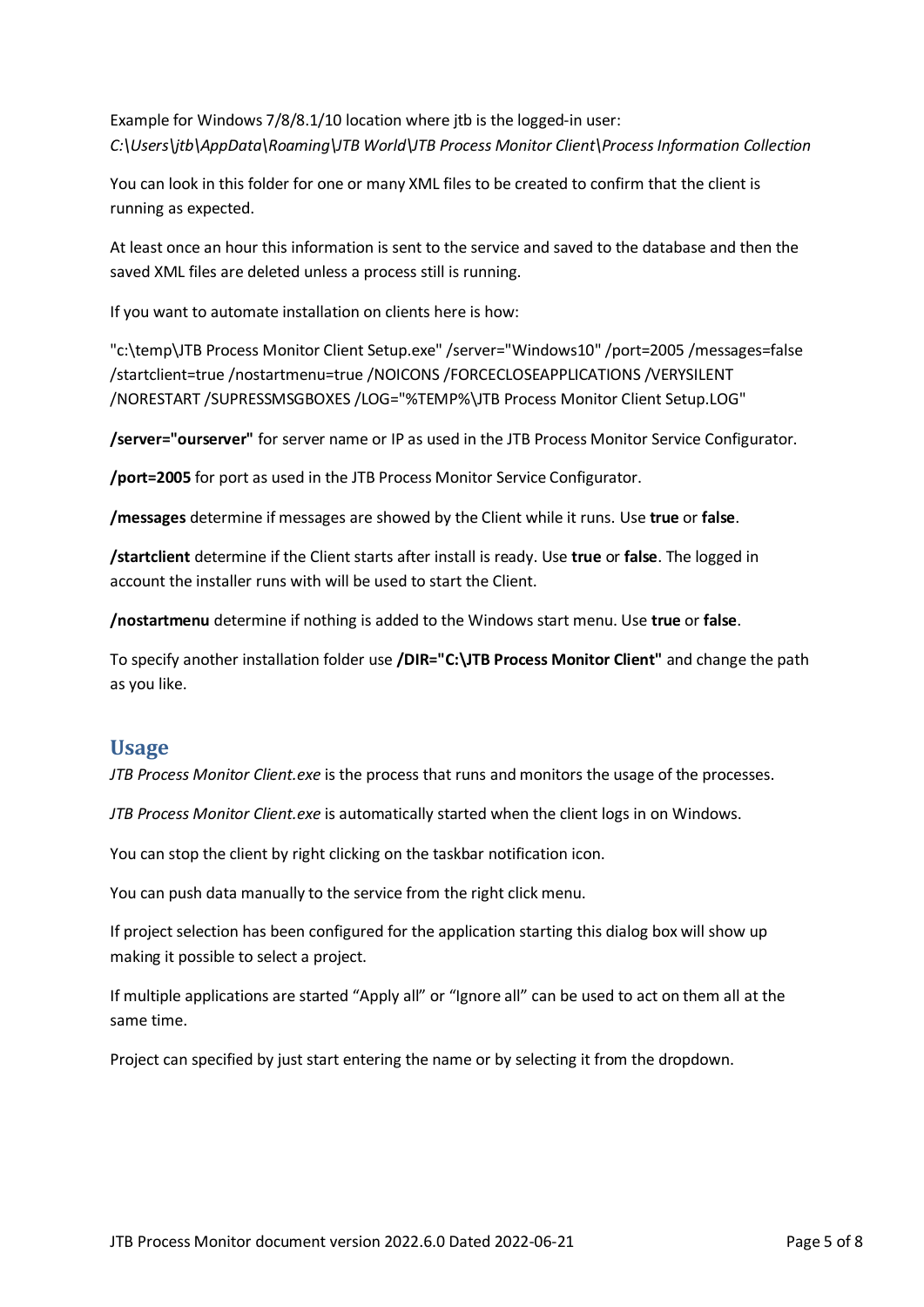|              | Process Monitor Project Selection                                          |  |  |  |  |  |
|--------------|----------------------------------------------------------------------------|--|--|--|--|--|
| Message      | Select project for the calc session that started at 2011-05-09<br>18:48:29 |  |  |  |  |  |
| Project Name | Select Project<br>٠<br>Apply all<br>Ignore all<br>Apply<br>lgnore          |  |  |  |  |  |

## **Reports and charts**

Reports on the usage are made from the main JTB FlexReport application.

The report types that are supported in the **Report Client** are:

- "Unique Users" in combination with selection on Feature Server tab.
- The selection on the Detailed tab can be used together with "Per Day", "Continuous", "Stacked Line", "Histogram", "Unique Users"
- The charts on the "Hours Chart" tab.
- Detailed List reports.

Data from the client will have a server name of "JTB Process Monitor". This can be modified by adding a description for the server "JTB Process Monitor" in JTB FlexReport Config>Servers.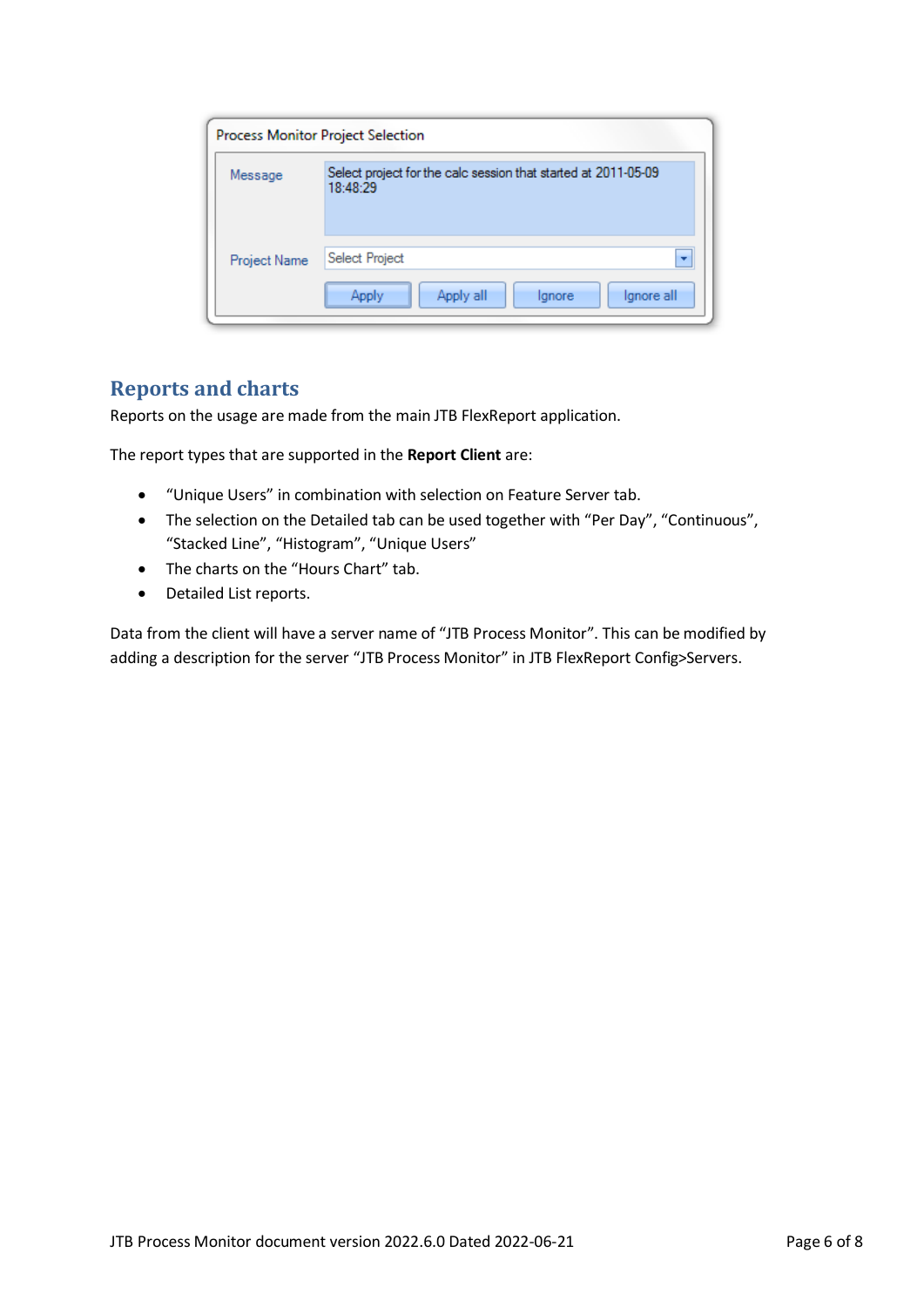# **Resolve problems and some tips & tricks**

If the installation fails, you may need to disable any anti-virus or backup software. One typical error can be "The installer has encountered an unexpected error installing this package. This may indicate a problem with this package. The error code is 2203"

Check if there is JTB Process Monitor data in the database using queries like these:

```
SELECT TOP (100) *
  FROM [dbo].[tblUserDetailedLog]
WHERE ServerName = 'JTB Process Monitor'
SELECT TOP (100) *
  FROM [dbo].[tblUserDetailedLogPrev]
WHERE ServerName = 'JTB Process Monitor'
```
Make sure the license is activated in trial mode or as purchased. See "License Activation" in the Configurator.

Check if the *JTB Process Monitor Service* is running in Windows Services.

Verify that JTB Process Monitor Client.exe is running.

See C:\Program Files (x86)\JTB World\JTB Process Monitor Service for log files.

See *%LOCALAPPDATA%\JTB World\JTB Process Monitor Client* for log files.

To test from the client if it has contact with the server service you can locate in the installation folder *JTB Process Monitor Client.exe.config* and locate near the end of the file this row: <endpoint address="http://MyServer:2000/ProcessService". Now try to enter the address in a web browser and see if there are any problems to access the service or not. You can also try to ping the actual server. Try also the address above directly on the server.

Is this file available on the Client? This is the settings from the Service and indicates that the Service and Client communicate.

*%AppData%\JTB World\JTB Process Monitor Client\Processes.xml*

Usage for all processes are saved locally in this folder: *%AppData%\JTB World\JTB Process Monitor Client\Process Information Collection* Example for Windows 7/8/8.1/10 location where jtb is the logged-in user: *C:\Users\jtb\AppData\Roaming\JTB World\JTB Process Monitor Client\Process Information Collection* You can look in this folder for one or many XML files to be created to confirm that the client is running as expected. The XML file is updated when a monitored process runs or ends or is inactive. The XML file is removed from usage that has been pushed to the database and deleted if empty.

Make sure the configuration server name and port number are the same on both client and server.

Using netstat -o in command prompt window will help to identify ports that are used on the machine. Sometimes the port configured is already used and to solve the conflict you need to change the port in the configuration on the server and the client. Normally you can try numbers that start with 2000 and higher.